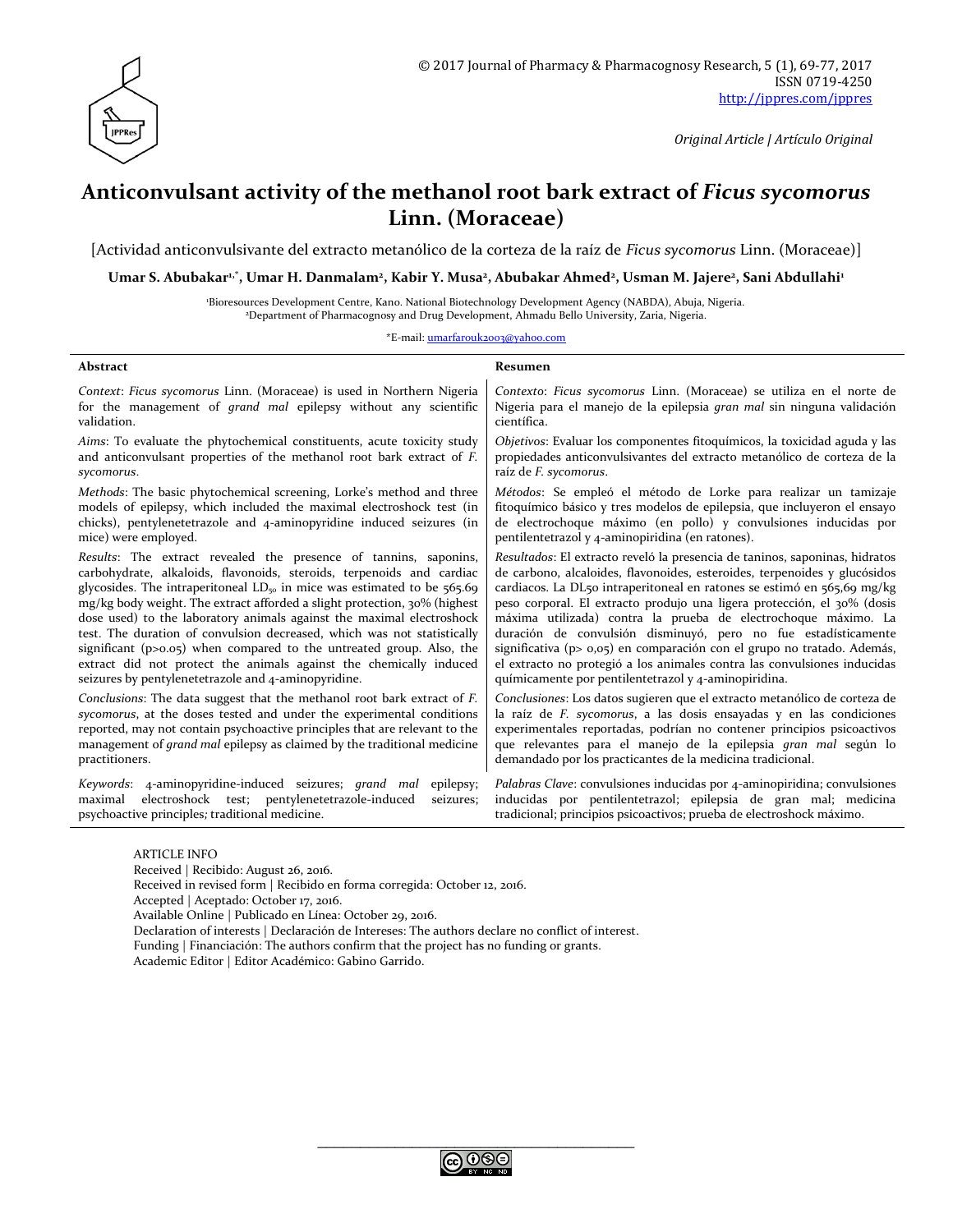## **INTRODUCTION**

The practice of using plants to treat and prevent diseases has started since prehistoric times and flourishes today as the primary form of medicine especially in the African continent. Humankind for millennia has used medicinal plants, and their use is as old as humanity itself. The range of species used and their scope for healing is vast (Butler, 2004). It was reported by the World Health Organization (WHO) that over 80% of the world's population depend mainly on plants and plant extracts for health care (WHO, 2002). It has been estimated that over 250000 higher plant species occur on earth, more than 80000 species are reported to have at least some medicinal values, and around 5000 species have specific therapeutic value (Joy et al., 1998).

Epilepsy is one of the most common diseases of the brain, affecting at least 50 million persons globally (Scheuer and Pedley, 1990). It is a chronic disorder characterized by the periodic and unpredictable occurrence of epileptic seizures, which are caused by an abnormal discharge of cerebral neurons. Many different types of seizures can be identified because of their clinical phenomena (Löscher, 1998).

Seizures are fundamentally divided into two major groups: partial and generalized. Partial (focal, local) seizures are those in which clinical or electrographic evidence exists to suggest that the attacks have a localized onset in the brain, usually in a portion of one hemisphere, while generalized seizures are those in which evidence for a localized onset is lacking (CCTILE, 2003).

The current therapy of epilepsy with modern anti-epileptic drugs (AEDs) is associated with side effects, dose-related and chronic toxicity and approximately 30% of the patients continue to have seizures with current antiepileptic drugs therapy. Therefore, there is need for new AEDs (especially from plants) with greater efficacy and novel mechanisms of action to serve as alternate therapy for the treatment of resistant epilepsy (Wickenden, 2002).

The discovery of novel antiepileptic drugs relies upon the preclinical employment of animal models to establish efficacy and safety before the introduction of the antiepileptic drugs in human volunteers (Löscher and Schmidt, 2006).

*Ficus sycomorus* belongs to the family Moraceae. It is commonly known among the Hausa people of Northern Nigeria as Farin Baure. The roots bark of this plant is traditionally used for the treatment of epilepsy, diarrhea, dysentery, painful urination and vaginal infections (Abubakar et al., 2015).

The *in vitro* antimicrobial screening of the methanol root bark extract of *F. sycomorus* revealed that the extract exhibited varying activity against *Enterococcus faecalis, Escherichia coli, Salmonella typhi, Shigella dysenteriae and Candida albicans* (Abubakar et al., 2015), while its leaves possess antidiabetic, antioxidant (70% methanol extract), antitumor and antibacterial activities (Mousa, 1994). Also, aqueous extract of stem bark exhibits sedative and muscular activities (Sandabe et al., 2003; 2006).

The root extract of *F. abutilifolia* was reported to protect the laboratory animals against maximum electroshock induced-seizure; this indicates that the plant may be useful in the management of *grand mal* epilepsy. However, the plant could not protect the laboratory animals against pentylenetetrazole (PTZ) or 4–aminopyridine induced seizures, and as such may not be beneficial in the management of *petit mal* epilepsy (Danmalam et. al., 2012).

To the best of our knowledge, scientific evidence for the use of *F. sycomorus* in the treatment of epilepsy is lacking, and therefore this study was conducted to evaluate this claim. Three models of epilepsy were used, which include the maximal electroshock test (MEST), pentylenetetrazole (PTZ) and 4-amino pyridine induced seizures.

## **MATERIAL AND METHODS**

## **Animals**

Swiss albino mice of both sexes, weighing 18-25 g were obtained from the Animal House of the Department of Pharmacology and Therapeutics, Ahmadu Bello University, Zaria, Nigeria. In addition, day old white ranger cockerels obtained from National Animal Production Research Institute (NA-PRI) Shika, Zaria were used. They were housed under standard conditions of temperature ( $25 \pm 2$ °C), 12/12 hour light/dark cycle, fed with standard diet (Feeds Masters Plc. Ilorin, Nigeria), and given water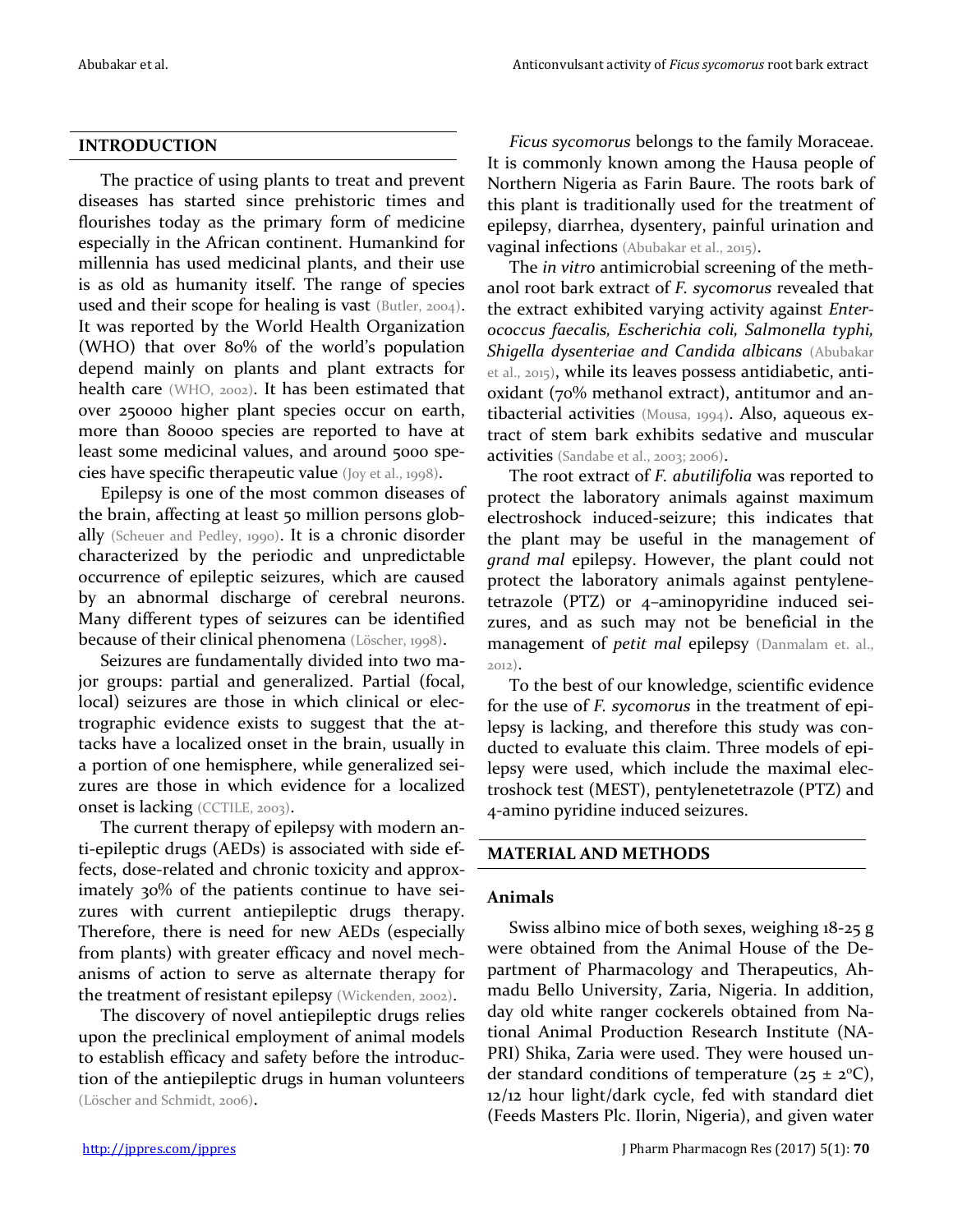*ad libitum*. All experiments performed in this work followed the principles of laboratory animal care outlined by the ethical committee of the Faculty of Pharmaceutical Sciences, Ahmadu Bello University, Zaria, Nigeria. An approval number, ABUCAUC/15/0873 was given by the ethical committee.

## **Plant collection and identification**

The plant was collected in Zaria City, Kaduna State, Nigeria. It was identified and authenticated by a Taxonomist, Mr. Umar Gallah of the Herbarium of the Biological Sciences Department, Ahmadu Bello University, Zaria. A voucher specimen (Number, 1466) had been deposited in the same herbarium.

### **Preparation of the extract**

The root bark was carefully removed, washed and cut into pieces. It was then air-dried and ground into powder using mortar and pestle. The powdered plant material (250 g) was macerated with 900 mL of 70% methanol in a separating funnel plugged with cotton wool (the cotton wool serves as a filter and separating funnel as percolator) for 48 hours. The filtrate was concentrated using rotary evaporator and was dried over a water bath  $40^{\circ}$ C.

## **Phytochemical screening**

The phytochemical analysis of the methanol root bark extract of *F. sycomorus* was conducted using standard qualitative methods as described by Harbone (1998) and Evans (1996).

## *Test for carbohydrates*

The extract  $(5 g)$  was boiled in  $50$  mL of distilled water for 5 minutes. The mixture was filtered while hot and allowed to cool to room temperature. The filtrate was divide into two portions and used as follows:

Molisch's test: To the first portion, 1 mL of Molisch's reagent was added, this followed by 1 mL of concentrated sulphuric acid down the side of the test tube. A reddish colored interfacial ring indicates the presence of carbohydrate.

Fehling's test: To the second portion, 5 mL of equal mixture of Fehling's solution A and B was added and the mixture was boiled for minutes. A brick red colored precipitate indicates the presence of reducing sugar.

## *Test for anthraquinones*

Borntrager's test: The extract (200 mg) was boiled in 5 mL of 10% HCl and then filtered. The filtrate was extracted with 5 mL of benzene, and the benzene layer was shaken with 5 mL of 10 % NH4OH. A rose pink or cherry red color indicates the presence of anthraquinone derivatives.

## *Test for saponins*

Frothing test: The extract  $(o.5 g)$  was shaken with water in a test tube. Frothing which persisted for 15 minutes indicates the presence of saponins.

## *Test for cardiac glycosides*

The extract  $(2 g)$  was boiled in 10 mL of 95 % alcohol for five minutes; it was then cooled and filtered. Lead sub acetate solution (3 mL) was added to the filtrate and then filtered again. The filtrate was divided into two portions (first filtrate). To the first portion of the first filtrate, 10 mL of chloroform was added and the mixture was shaken for 5 minutes. The lower chloroform layer was run off into a beaker (second filtrate).

Keller-Killiani test: The second filtrate was transferred into an evaporating dish and evaporated to dryness on a water bath. The residue was dissolved in 1 mL of glacial acetic acid containing traces of  $FeCl<sub>3</sub>$  solution and then transferred into a dry test tube; 2 mL of concentrated sulphuric acid was run down the side of the test tube to form a lower layer. A purple-brown ring at the interface indicated the presence of deoxysugars, while a pale green color in the upper acetic acid layer is due to the presence of steroid, which indicates the presence of cardiac glycosides.

Kedde test: To the second portion of the first filtrate, 1 mL of 2% solution of 3,5-dinitrobenzoic acid in 95% alcohol was added. The solution was made alkaline by the addition of 5% sodium hydroxide. The appearance of a purple-blue color indicated the presence of cardinolides.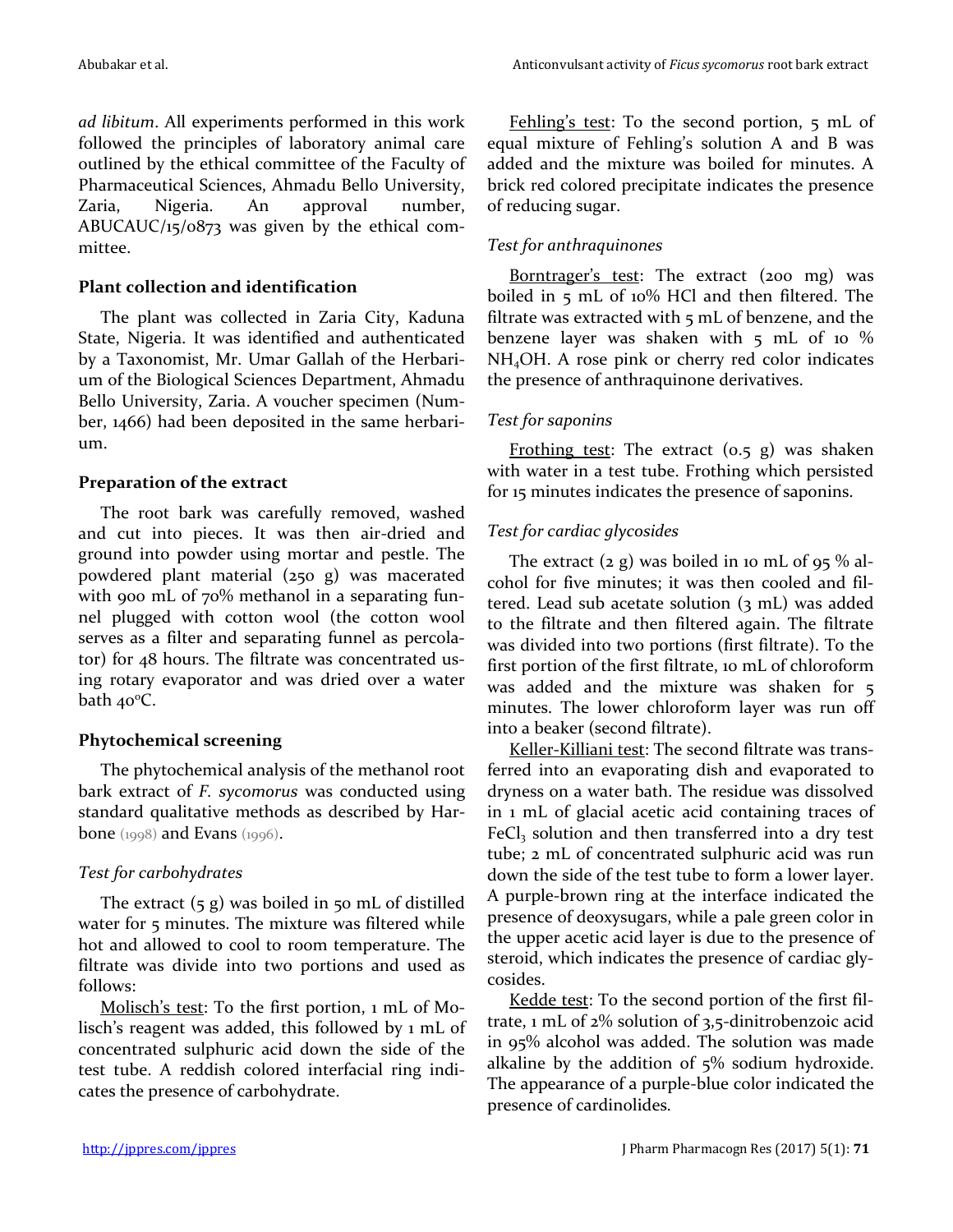## *Test for triterpenoids/steroids*

Liebermann-Buchard test: Anhydrous acetic acid (1 mL) was added to 1 mL of chloroform and cooled to 0°C, and then a drop of concentrated sulphuric acid and the extract  $(0.5 \text{ g})$  were added. A bluegreen ring was taken as an indication for the presence of terpenoids.

Salkowski test: The extract (0.5 mg) was dissolved in 2 mL of chloroform, thereafter; 1 mL of concentrated sulfuric acid was added down the test tube to form two phases. Formation of red or yellow coloration was taken as an indication for the presence of sterols.

## *Test for flavonoids*

Shinoda test: About 0.5 g of the extract was dissolved in 2 mL of 50% methanol and filtered. Magnesium fillings and 3 drops of hydrochloric acid were added to the filtrate. A pink or red color was considered as an indication for the presence of flavonoids.

<u>Sodium hydroxide test</u>: The extract  $(0.5 \text{ g})$  was dissolved in 2 mL of 10% aqueous sodium hydroxide solution and filtered to give yellow color, a change in color from yellow to colorless on addition of dilute hydrochloric acid indicated the presence of flavonoids.

## *Test for tannins*

Ferric chloride test: The extract (200 mg) was boiled in 20 mL of distilled water and filtered. Ferric chloride (1 mL) was then added to the filtrate. The formation of green precipitate indicated the presence of tannins.

## *Test for alkaloids*

The extract (0.5 g) was stirred with 5 mL of  $1\%$ aqueous hydrochloric acid on a water bath and filtered. The filtrate was divided into three portions. To the first portion, 1 mL of freshly prepared Dragendoff's reagent was added and observed for the formation of orange to brownish precipitate. To the second portion, 1 mL of Mayer's reagent was added and observed for the formation of white to yellowish colored precipitate. To the third portion, 1 mL of Wagner's reagent was added to give a reddishbrown precipitate.

### **Acute toxicity studies**

The intraperitoneal median lethal dose  $(LD_{50})$ was conducted using the method of Lorke (1983). It was carried out in two phases. In the first phase, nine mice were divided into 3 groups of 3 mice each. The first group received the extract (i.p) at a dose of 1000 mg/kg body weight; followed by 100 mg/kg and 10 mg/kg to the second and third group respectively. Animals were observed for general signs of toxicity and death over a period of 24 hours. In the second phase, four mice were divided into four groups of one mouse each. The extract was administered to group 1, 2, 3 and 4 at the dose of 200, 400, 800 and 1600 mg/kg body weight, and final  $LD_{50}$  was calculated as the square root of the geometrical mean of the highest non-lethal dose and the lowest lethal dose.

## **Maximal electroshock test in chicks**

The methods of Swinyard and Kupferberg (1985) and Browning  $(1992)$  were adopted. Fifty  $(50)$  one day old chicks were randomly divided into 5 groups of 10 chicks per group. The first group received normal saline 10 mL/kg body weight (i.p), groups 2- 4 received the extract (i.p) at the doses of 37.5, 75, and 150 mg/kg body weight respectively. The fifth group received phenytoin 20 mg/kg (i.p), 30 min later, maximal electroshock was delivered to induce a seizure in the chicks using an electroconvulsive machine (model 1801, Ugo Basile, Italy) with corneal electrodes placed on the upper eyelid of the chick after dipping them in normal saline. The current, shock duration, frequency and pulse width were set and maintained at 90 mA, 1.0 s, 200 Hz and 1.0 m/s, respectively. An episode of tonic extension of the hind limbs of the chicks was considered as full convulsion while the lack of tonic extension of the hind limbs was considered as protection. The time of recovery from seizures was also recorded.

## **Pentylenetetrazole induced-seizure test in mice**

The method of Swinyard et al. (1952) was employed. Twenty-five mice were divided into five groups of five mice per group. The first group received normal saline 10 mL/kg body weight (i.p). Groups 2-4 received the extract (i.p) at the doses of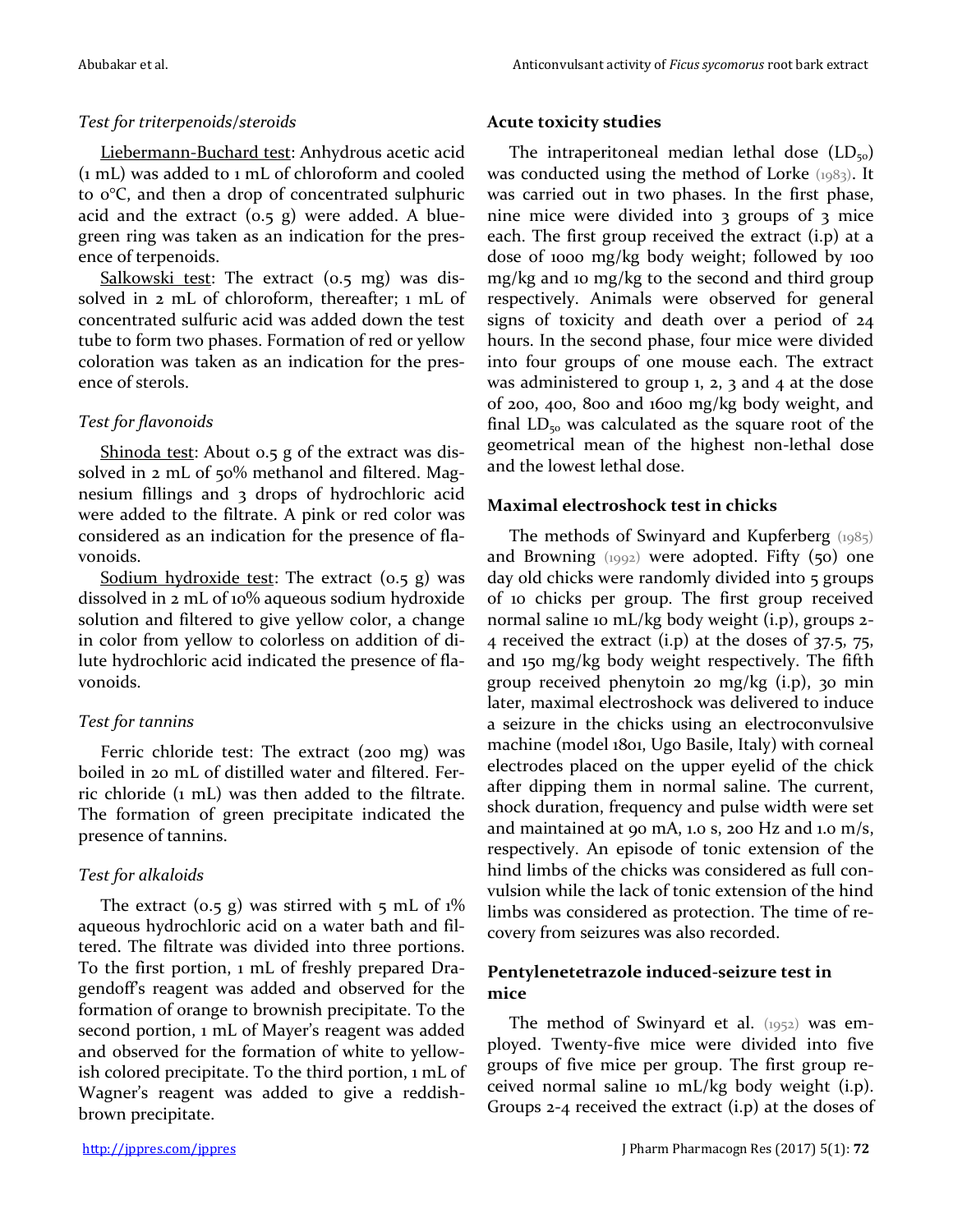37.5, 75, and 150 mg/kg body weight respectively, while the fifth group received valproic acid at a dose of 90 mg/kg (i.p). Thirty minutes later, mice in all the groups were administered with freshly prepared solution of pentylenetetrazole (PTZ) at a dose 90 mg/kg body weight (s.c). The mice were observed for 30 min for the onset and incidence of seizures. An episode of tonic extension of the hind limbs or clonic spasm, which persisted for a minimum of 30 s, was considered as a threshold convulsion. Lack of threshold convulsion during 30 min of observation was considered as protection.

### **4-Aminopyridine-induced seizure in mice**

The method described by Yagamuchi and Rogawski (1992) was adopted. Twenty-five albino mice were randomly divided into 5 groups of five mice per group. The first group received normal saline 10 mL/kg body weight (i.p). Groups 2-4 received the extract at the doses of 37.5, 75, and 150 mg/kg body weight respectively, while the fifth group received phenorbarbitone at a dose of 30 mg/kg body weight (i.p). Fifteen minutes post treatment; 4-aminopyridine was administered at a dose of 15 mg/kg body weight to each group (s.c). The mice were observed for 30 min for characteristic behavioral signs, such as hyperactivity, trembling, intermittent forelimb extension, tonic seizures and death. The ability of the extract to protect the mice from lethality within 30 min observation period was considered as an indication for anticonvulsant activity.

## **Statistical analysis**

Results were presented in tables and expressed as mean  $\pm$  SEM. The level of significance was tested using One-way ANOVA followed by Duncan Multiple Range Test (DMRT). Results were regarded as significant when p<0.05. All statistical analyses were performed using SPSS software, version 21.0 (Released August 14, 2012), United States of America.

## **RESULTS**

## **Phytochemical screening**

Phytochemical constituents identified in the methanol root bark extract of *F. sycomorus* include: carbohydrates, saponins, cardiac glycosides, steroids, terpenoids, flavonoids, tannins and alkaloids (Table 1).

## **Acute toxicity studies**

The signs of toxicity observed in both phases include loss of appetite, restlessness and general weakness. Death was recorded in the third group (1000 mg/kg) of the first phase, and also in the third (800 mg/kg) and fourth (1600 mg/kg) groups of the second phase of the toxicity studies. Based on the above results, the median lethal dose  $(LD_{50})$  of the methanol root bark extract of *F. sycomorus* was estimated to be 565.69 mg/kg.

## **Maximal electroshock test in chicks**

The methanol root bark extract of *F. sycomorus* afforded a slight protection, 30% (highest dose used, 150 mg/kg body weight) to the animals against the maximal electroshock induced convulsion. The duration of convulsion decreases slightly at all the three doses but it was not statistically significant (p>0.05) when compared to the untreated group (Table 2). The standard anticonvulsant drug, phenytoin (at a dose of 20 mg/kg body weight) protected all the animals in the positive control group by giving 100 % protection.

## **Pentylenetetrazole-induced seizure test in mice**

The methanol root bark extract of *F. sycomorus* root did not protect the animals against the chemically induced convulsion of PTZ, but it afforded a slight reduction in the duration and onset of convulsion, which was statistically significant  $(p<0.05)$ when compared to the untreated group (Table 3). The standard antiepileptic drug, valproic acid protected all the animals in the positive control group.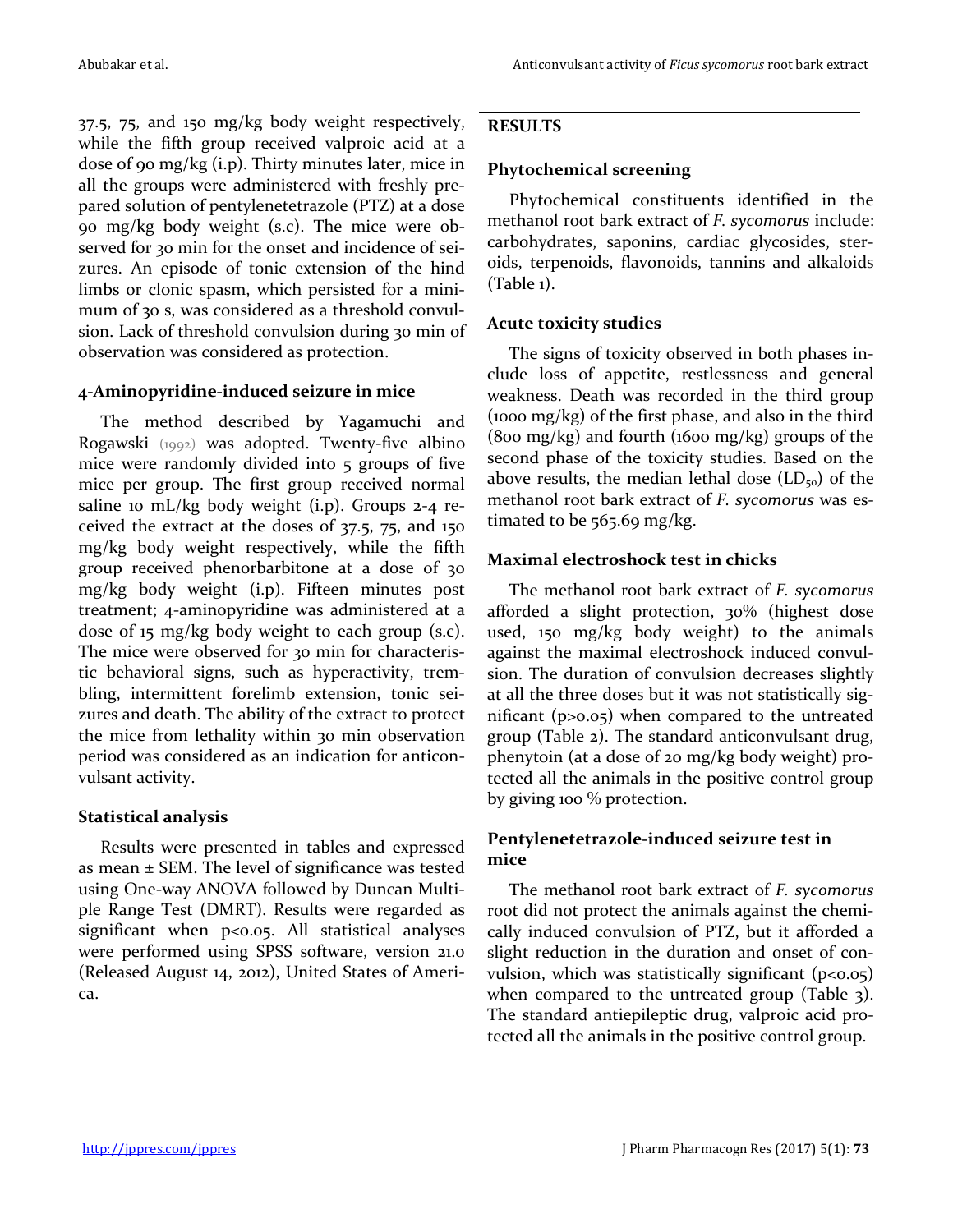| <b>Metabolites</b>       | <b>Identification test</b> | Inference |
|--------------------------|----------------------------|-----------|
| Carbohydrates            |                            |           |
|                          | Molisch's test             | Present   |
|                          | Fehling's test             | Present   |
| Anthraquinones           |                            |           |
|                          | Borntrager's test          | Absent    |
| Saponins                 |                            |           |
|                          | Frothing test              | Present   |
| Cardiac glycosides       |                            |           |
|                          | Keller-Keliani test        | Present   |
|                          | Kedde's test               | Present   |
| Triterpenoids / steroids |                            |           |
|                          | Liebermann-Burchard test   | Present   |
|                          | Salkowski's test           | Present   |
| Flavonoids               |                            |           |
|                          | Shinoda test               | Present   |
|                          | Sodium hydroxide           | Present   |
| <b>Tannins</b>           |                            |           |
|                          | Ferric chloride test       | Present   |
| Alkaloids                |                            |           |
|                          | Mayer's reagent            | Present   |
|                          | Dragendorff's reagent      | Present   |
|                          | Wagner's reagent           | Present   |

**Table 1.** Phytochemical constituents of the methanol root bark extract of *F. sycomorus.*

**Table 2.** Effects of different doses of methanol root bark extract of *F. sycomorus* on the convulsive activities of electroshock in chick.

| Treatment     | Dose<br>(mg/kg) | Mean onset<br>convulsion<br>(min) | Ouantal<br>protection | Protection<br>(%) | <b>Mortality</b><br>(%) |
|---------------|-----------------|-----------------------------------|-----------------------|-------------------|-------------------------|
| Normal saline | 10 mL/kg        | $7.70 \pm 0.83$ <sup>a</sup>      | O/10                  | $\mathbf{o}$      | $\mathbf 0$             |
| <b>FSE</b>    | 37.5            | $7.60 \pm 1.35^a$                 | 1/10                  | 10                | $\mathbf{o}$            |
|               | 75              | $7.40 \pm 1.38$ <sup>a</sup>      | 2/10                  | 20                | $\mathbf{o}$            |
|               | 150             | $7.30 \pm 1.69$ <sup>a</sup>      | 3/10                  | 30                | $\mathbf{o}$            |
| Phenytoin     | 20              | $\overline{a}$                    | 10/10                 | 100               | $\mathbf{o}$            |

Values represent mean ± SEM of n=10. Values in the same column with different superscript differs significantly (p<0.05). FSE: Methanol root bark extract of *Ficus sycomorus*.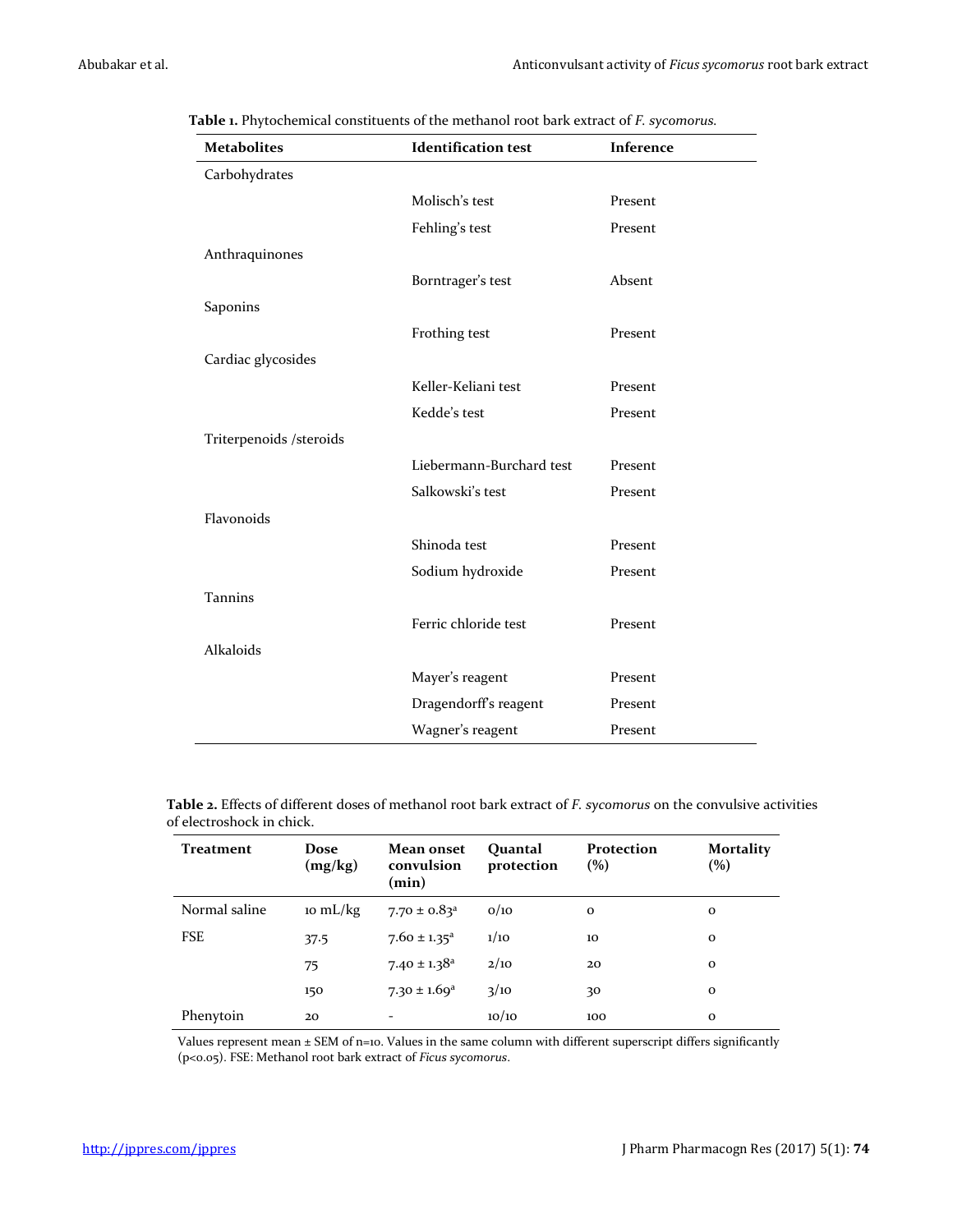| <b>Treatment</b> | Dose<br>(mg/kg) | Mean onset<br>convulsion<br>(min) | Mean<br>duration<br>convulsion<br>(min) | Ouantal<br>protection | Protection<br>(%) | <b>Mortality</b><br>$\left( % \right)$ |
|------------------|-----------------|-----------------------------------|-----------------------------------------|-----------------------|-------------------|----------------------------------------|
| Normal saline    | 10 mL/kg        | $6.40 \pm 0.22$ <sup>d</sup>      | 7.40 $\pm$ 1.78 <sup>d</sup>            | 0/5                   | $\mathbf{o}$      | 60                                     |
| <b>FSE</b>       | 37.5            | $7.25 \pm 0.27^c$                 | $6.20 \pm 1.66^b$                       | 0/5                   | 20                | 20                                     |
|                  | 75              | $8.50 \pm 0.28^b$                 | $5.80 \pm 1.39^b$                       | 0/5                   | 20                | 20                                     |
|                  | 150             | $9.67 \pm 0.07^a$                 | $5.20 \pm 1.74$ <sup>a</sup>            | 0/5                   | 40                | $\mathbf{o}$                           |
| Valproic acid    | 90              |                                   |                                         | 5/5                   | 100               | $\mathbf{o}$                           |

**Table 3.** Effects of different doses of methanol root bark extract of *F. sycomorus* on the convulsive activities of pentylenetetrazole in mice.

Values represent Mean  $\pm$  SEM of N=5. Values in the same column with different superscript differs significantly (p<0.05). FSE: Methanol root bark extract of *Ficus sycomorus*.

**Table 4.** Effects of different doses of methanol root bark extract of *F. sycomorus* on the convulsive activities of 4 aminopyridine in mice.

| Treatment      | Dose $(mg/kg)$ | Mean onset<br>convulsion<br>(min) | Quantal<br>protection | Protection<br>(%) | <b>Mortality</b><br>(%) |
|----------------|----------------|-----------------------------------|-----------------------|-------------------|-------------------------|
| Normal saline  | 10 mL/kg       | $9.60 \pm 0.22$ <sup>a</sup>      | 0/5                   | $\mathbf{o}$      | 100                     |
| <b>FSE</b>     | 37.5           | $9.40 \pm 0.27$ <sup>a</sup>      | 0/5                   | $\mathbf{o}$      | 100                     |
|                | 75             | $9.70 \pm 0.28$ <sup>a</sup>      | 0/5                   | $\mathbf{o}$      | 100                     |
|                | 150            | $9.97 \pm 0.07^{\text{a}}$        | 0/5                   | $\mathbf 0$       | 100                     |
| Phenobarbitone | 30             | -                                 | 2/5                   | 20                | 20                      |

Values represent mean  $\pm$  SEM of N=5. Values in the same column with different superscript differs significantly (p<0.05). FSE: Methanol root bark extract of *Ficus sycomorus*.

#### **4-Aminopyridine-induced seizure in mice**

The methanol root bark extract of *F. sycomorus* root did not protect the animals against the chemically induced convulsion of 4-aminopyridine solution as shown in Table 4.

#### **DISCUSSION**

The different phytochemical constituents identified in the methanol root bark extract of *F. sycomorus* are considered as significantly important biologically active compounds of plant origin. Phytoconstituents such as tannins, flavonoids and saponins have been shown to modulate central nervous system activities. For example, a saponin present in *Bacopa monnieri* was reported to be responsible for the observed anticonvulsant activity of the plant (Darpan et al., 2009). Similarly, tannins identified from

the aqueous fraction of the stem bark extract of *Xeromphis nilotica* was believed to be responsible for the effects observed in mice (Danjuma et al., 2009).

The acute toxicity test gives a clue on the range of doses that could be toxic to the animals, and can also be used to estimate the acute toxicity index  $(LD_{50})$  of drugs and xenobiotics (Rang et al., 2001). The result of this study showed that the methanol root bark extract of *F. sycomorus* has an LD<sub>50</sub> that can be considered as slightly or moderately toxic (Matsumura, 1975), but the risk of acute intoxication is minimal (Lorke, 1983).

The electroshock assay is used primarily as an indication for compounds, which are effective in *grand mal* epilepsy. Protection against hind limb tonic extension in maximal electroshock test predicts the anticonvulsant effect that prevents the spread of epileptic seizure discharge from an epi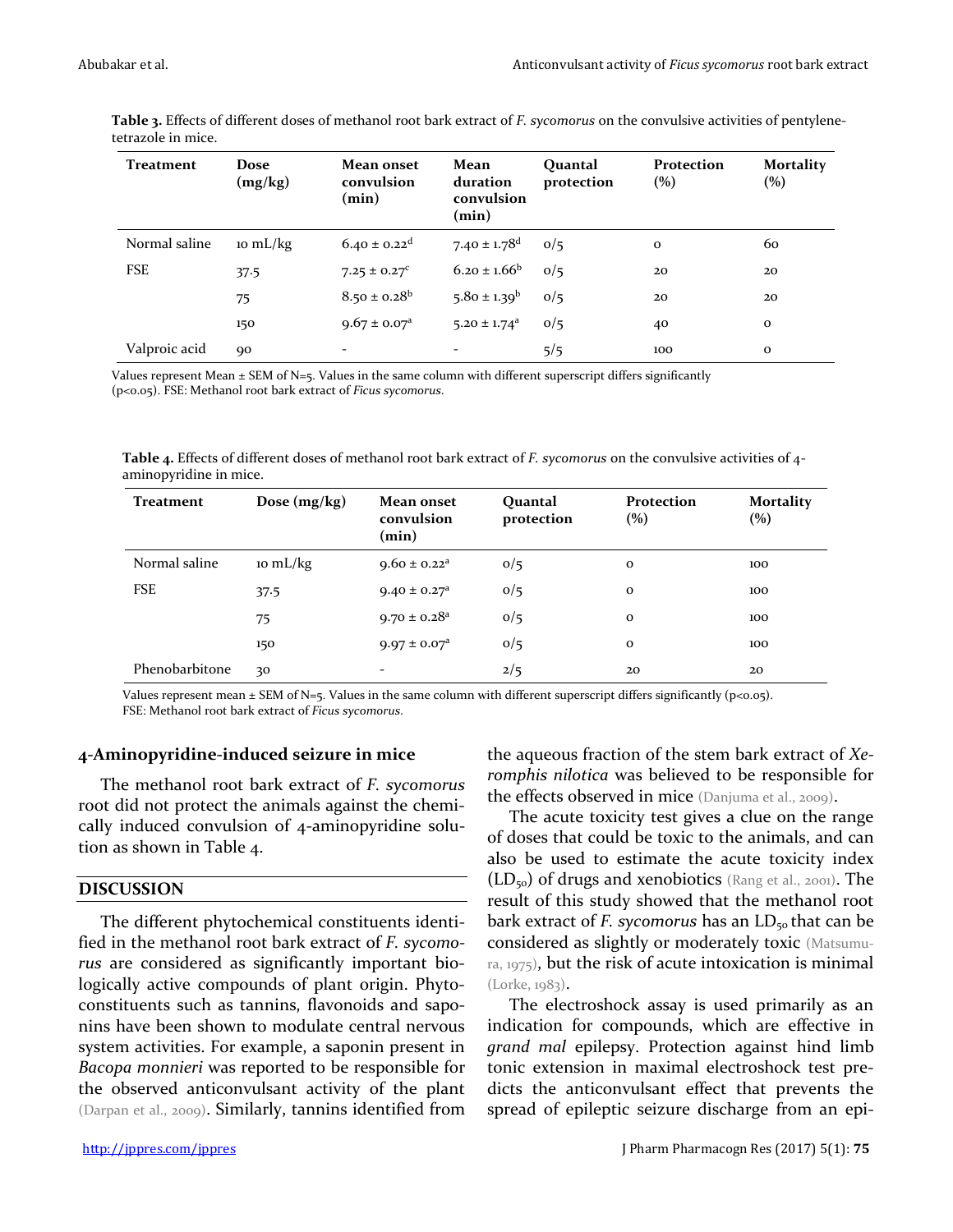leptic focus during seizure activity. The extract was only able to give a slight protection and reduction in the duration of convulsion, which was not significant and thus has no effect on *grand mal* epilepsy (Browning, 1992).

PTZ is a well-known convulsant, and the chemically induced seizure using PTZ test usually identifies compounds that raise seizure threshold in the brain. PTZ has been shown to interact with GABA neurotransmitter and GABA receptor complex (De Deyn et al., 1992). The methanol root bark extract of *F. sycomorus* root did not protect the animals against the chemically induced convulsion of PTZ. This finding indicates that the extract may not contain compounds that can raises seizure threshold in the brain (White et al.; 1998). On the other hand, the stem bark extract of *F. sycomorus* conferred 100% protection to the animals treated with a convulsive dose of PTZ (Sandabe et al., 2003). The ability of the extract to increase the latency time to onset of a seizure in the PTZ test suggested a possible interaction of the extract with GABA-ergic neurotransmission and anticonvulsant activity against *petit mal* epilepsy (Vida, 1995). This finding is in contrast to a similar test conducted on *F. abutilifolia,* which failed to show anticonvulsant activity against PTZ (Danmalam et al., 2012), and this may be due to differences in chemical constituents between the two *Ficus* species.

#### **CONCLUSIONS**

The findings in this study showed that the root extract of *F. sycomorus*, at the doses tested and under the experimental conditions reported, may not contain psychoactive principles that are relevant to the management of *grand mal* epilepsy as claimed by the traditional medicine practitioners, but may be useful in the treatment of *petit mal* epilepsy.

#### **CONFLICT OF INTEREST**

The authors declare no conflict of interest.

#### **ACKNOWLEDGEMENT**

The authors acknowledged the efforts and contributions of Baba Maiwada and all the technical staff of the Department of Pharmacology and therapeutics, Ahmadu Bello University, Zaria, Nigeria.

#### **REFERENCES**

- Abubakar US, Danmalam UH, Musa KY, Banni Z, Yahaya I, Abba A, Sani A (2015) Phytochemical and antimicrobial screening of methanol root bark extract of Ficus sycomorus Linn. (Moraceae). Nig J Pharm Sci 14(2): 1-7.
- Browning R (1992) The electroshock model, neuronal network and antiepileptic drug, In: Faingold, C. L. and Fromm, G. H. Eds. drugs for control of epilepsy: actions on neuronal networks in seizure disorders. Boca Raton: CRS Press, pp. 195-211.
- Butler MS (2004) The role of natural product chemistry in drug discovery. J Nat Prod 67: 2141-2153.
- CCTILE Commission on Classification and Terminology of the International League against Epilepsy (2003) Proposal for revised classification of epilepsies and epileptic syndromes. Epilepsia 30: 389-399.
- Danjuma NM, Zezi AU, Yaro AH, Musa AM, Ahmed A, Sanni AH, Maje IM (2009) Residual aqueous fraction of stem bark extract of Xeromphis nilotica and behavioral effects in mice. Int J Appl Res Nat Prod  $2(3)$ : 5-15.
- Danmalam UH, Allahmagani PK, Ilyas N, Abdurahman EM, Yaro AH, Magaji MG (2012) Phytochemical and anticonvulsant studies on the aqueous ethanol extract of the rootbark of Ficus abutilifolia (Miq.) Miq. (Moraceae). J Appl Pharm Sci 2 (7): 234-237.
- Darpan K, Ashish T, Rashmi T, Suroor AK (2009) Anticonvulsant activity of *Bacopa monnieri* in rodents. Braz J Pharm Sci  $45(4)$ : 643-649.
- De Deyn PP, Hooge R, Marescau B, Pei YQ (1992) Chemical model of epilepsy with some reference to their applicability in the development of anticonvulsants. Epilepsy Res 12: 87-110.
- Evans WC (1996) Trease and Evans Pharmacognosy, 14th edn. London: WB Sauders Company Limited.
- Harbone JB (1998) Methods of extraction and isolation, In: Phytochemical Methods. London: Chapman and Hall. pp. 60-66.
- Joy P, Thomas J, Samuel M, Baby P (1998) Aromatic and medicinal plants. Odakkali, India: Kerala Agricultural University.
- Lorke D (1983) New approach to practical acute toxicity testing. Arch Toxicol 54: 275-287.
- Löscher W (1998) New visions in the pharmacology of anticonvulsion. Eur J Pharmacol 342: 1-13.
- Löscher W, Schmidt D (2006) New horizons in the development of antiepileptic drugs: innovative strategies. Epilepsy Res 69: 183-272.
- Matsumura F (1975) Toxicology of Insecticides. York and London: Plenum Press.
- Mousa O, Vuorela P, Kiviranta I, AbdelWahab S, Hiltunen R, Vuorela H (1994) Bioactivity of certain egyptian Ficus species. J Ethnopharmacol 41(1-2): 71-76.
- Rang HP, Dale M, Ritter J (2001) Pharmacology. 4th Edn. New York: Churchill Livingstone.
- Sandabe UK, Onyelili PA, Chibuzo GA (2006) Phytochemical screening and effects of aqueous extract of *Ficus sycomorus* L. (Moraceae) stem bark on muscular activity in laboratory animals. J Ethnopharmacol 104: 283-285.